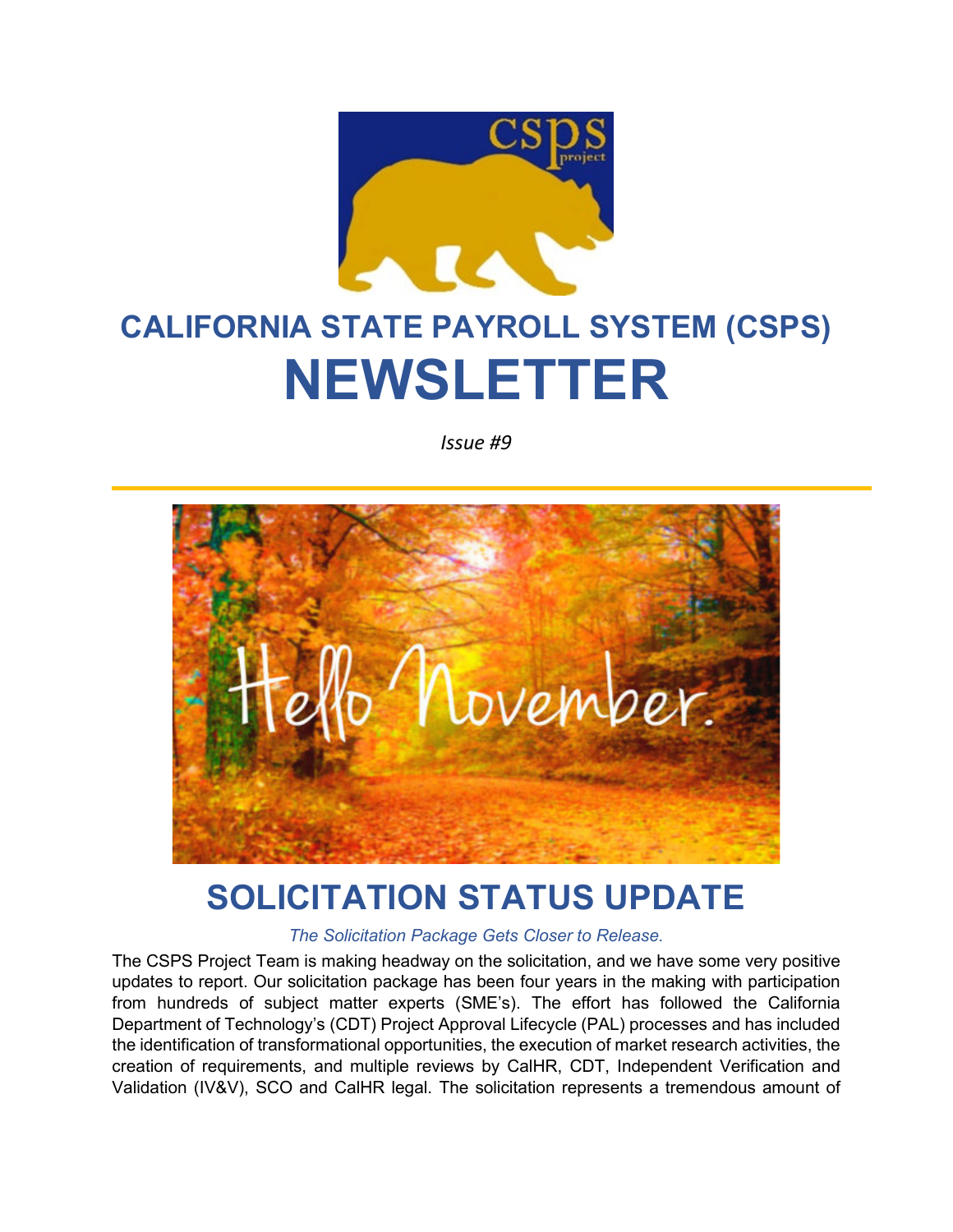work by the CSPS Project Team in partnership with CalHR, CDT, and subject matter experts from many departments.

In order to get to this point in the project, the CSPS Project Team has worked closely with the potential bidder community to help ensure the solicitation is as complete as possible. The CSPS Project Team conducted a bidders survey to ask relevant questions, which the vendor community could respond to, that helped inform the solicitation package. In addition, a Bidders Forum was held to clarify additional requirements and to discuss any final questions prior to the procurement process going into the "cone of silence" with potential bidders.

CDT will now review the draft solicitation and provide feedback as necessary. Once the draft solicitation is complete, it will be formally submitted to CDT Procurement at which point it will be released to the vendor community. The current estimate for release to potential bidders is February 2022, however this is subject to change if any adjustments are needed based on feedback to the draft solicitation.

Our hope is to have a vendor (system implementer) on board by early 2023. We are entering a very exciting time in our project!

*"The truth is that teamwork is at the heart of great achievement"* - John C. Maxwell

# **CHRIS' CORNER**

### *A message from the CSPS Project Director*

As 2021 nears its end, so has the work we have been performing to complete the Stage 3 Solution Development. The "I's" have been dotted, the "T's" have been crossed, and the solicitation package has entered its final stages of review. I applaud the project team for their skill, dedication, and many hours of work required to develop a solicitation of this magnitude. We are now poised to embark on the final stage of the Project Approval Lifecycle and look forward to the coming year where we will continue our work with the Department of Technology, our stakeholders, and soon the vendor community to identify and acquire the best solution for the state.



In the meantime, we look forward to continuing our engagement with you through the many forums where we will present monthly project status updates as we begin to progress through the procurement process. We recognize it has taken some time to reach this stage and we truly appreciate your patience.

Thank you and have a happy and healthy holiday season.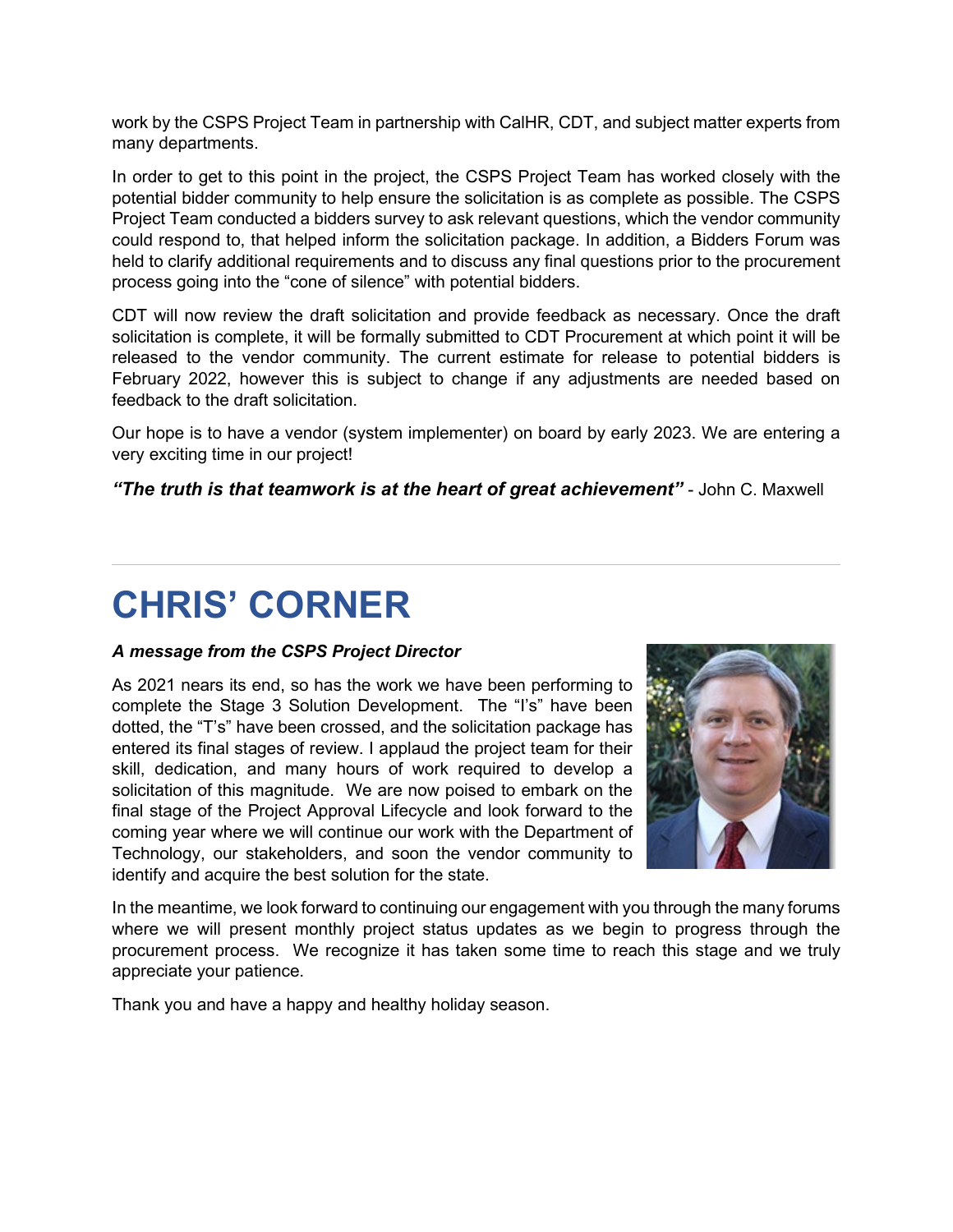# **CSPS SPOTLIGHT**

### *Meet New OCM Team Manager Kimberly Pablo, DM*

The CSPS team is proud to welcome an instrumental new team member! Kimberly Pablo will be joining us as our new Organizational Change Management (OCM) Manager and will be leading our OCM team!

Kim is a consultative leader who is known for her leadership and organizational development (OD) expertise. She is a Prosci certified change management practitioner who has designed and implemented complex change programs for both private and public organizations. Prior to coming to the State Controller's Office, Kim led change initiatives for CalSTRs and the



Department of Health Care Services. Before becoming a public servant, Kim provided organizational change management consultant services for the Department of Corrections and the California Department of Transportation. In her last position at the Department of General Services (DGS), Kim was instrumental in developing the Office of Enterprise Development where she added organizational change management and process improvement capabilities, among other consultative services. Most recently, Kim's ability to lead change is evident in DGS' successful implementation of a new learning management system this past year. Kim holds a Doctorate Degree in Organizational Leadership and Management and brings with her a solid track record of leadership development, leading change, building effective teams, achieving budget objectives and designing procedures and systems in organizations. Kim is passionate about helping people understand and prepare for change and is a strong proponent of Appreciative Inquiry. Kim considers herself lucky to have come from a military family where she had the opportunity to live in places around the world. She has lived in Germany, Guam, the Philippines, and many places in the United States. She loves to bake, read non-fiction, garden, and animals! She owns three dogs (all less than 8 pounds) and a 25-pound cat who live with she and her family in Elk Grove.

Kimberly brings a wealth of knowledge and background in Organizational Change Management, and we are excited for her to lead this team toward our goals! Please join us in welcoming Kimberly.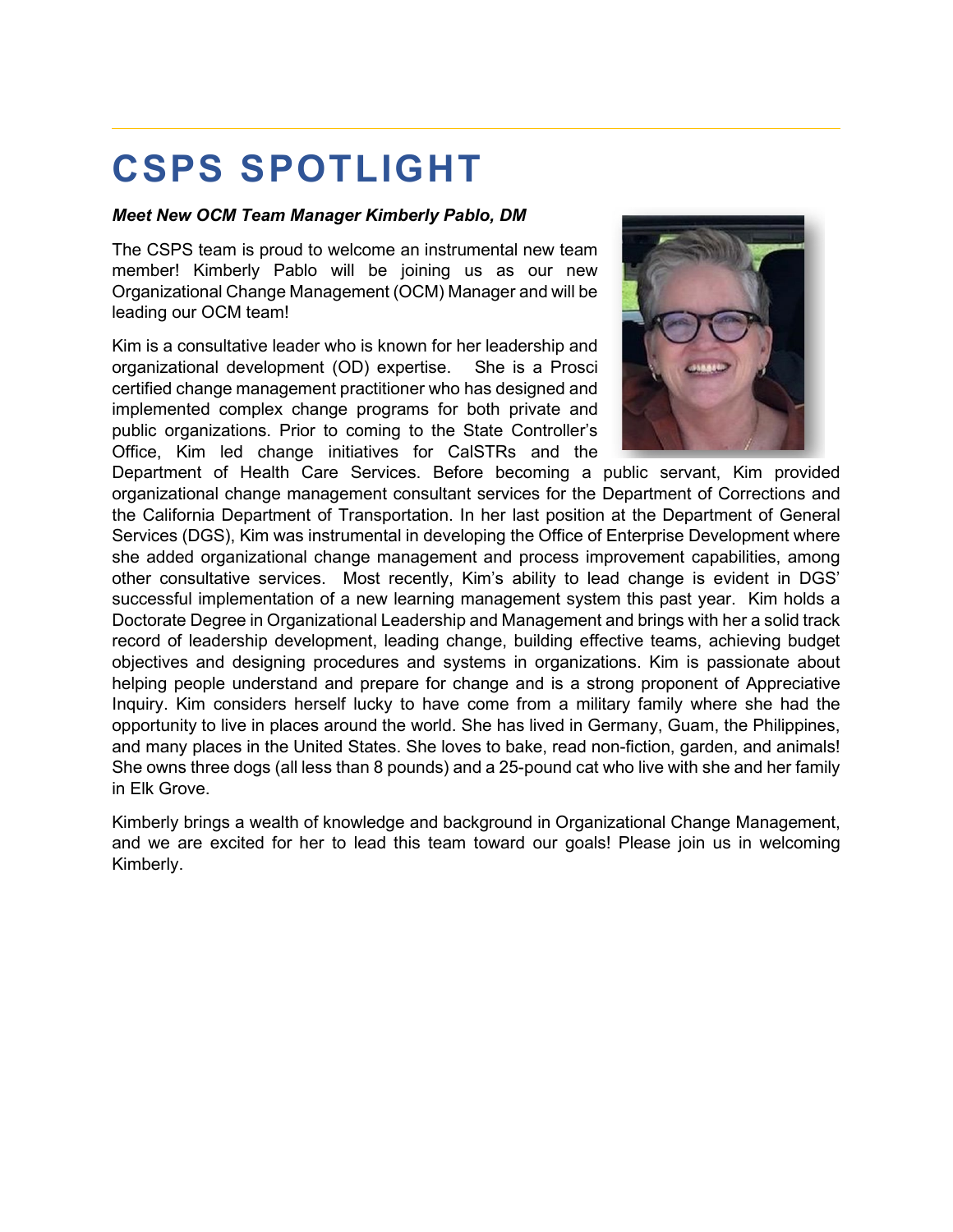

## **NEW TO THE CSPS PROJECT?**

### *The Basics of the California State Payroll System Project*

The California State Payroll System (CSPS) Project will modernize the human resource management, travel and business expense, and payroll system used by 285,000+ state government employees to provide accurate and timely personnel and payroll services with quality customer service. SCO has developed and modified the current systems over time as the business requirements became more complex. As a result, SCO must exert an enormous amount of effort to maintain and modify the current systems to meet the ever-changing needs of California.

The objectives of the project are focused on providing user-friendly information that is validated timely to reduce rework. This includes enabling greater employee and manager self-service functionality for ease of use, such as online view capabilities for payroll, employment history, and tax information to name a few. Additionally, it will provide a user-friendly interface for all human resource and payroll transaction specialists who input and interact with the system daily.

The project focuses on six primary capabilities; Personnel Administration which includes management of employee records and status changes, Benefits Administration, Time and Attendance Administration which includes entering and approving time and attendance, Payroll including calculating and processing payroll, Position Control Administration, and Travel and Business Expense. Each of these capability areas impacts roughly 45 different state processes that will span many business rules and requirements.

The CSPS Project is a highly complex and large undertaking for the state. It requires a partnership between most of the control agencies and will require support from all departments. Due to the complexity and size, the CSPS Project is using the CDT's Procurement Approval Lifecycle (PAL) process. The goal of the PAL process is to improve the planning, quality, value, and likelihood of IT project success by providing a guided approach for projects to follow. The Project Timeline graphic below illustrates the high-level steps and timing for the CSPS Project.